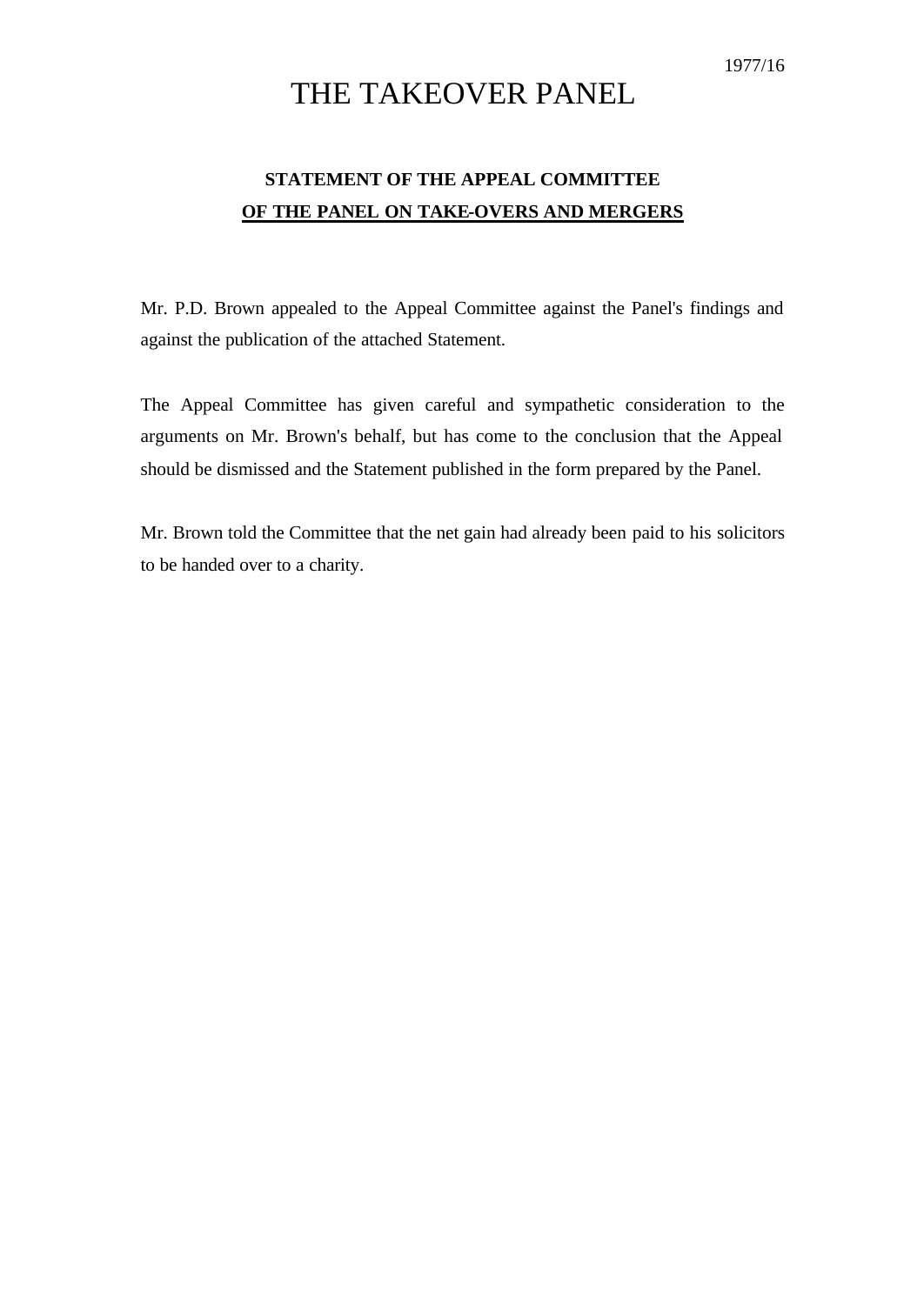## **PANEL ON TAKE-OVERS AND MERGERS**

## **ULTRA ELECTRONIC HOLDINGS LIMITED**

The Panel on Take-overs and Mergers met on 16th September, 1977 to investigate allegations of insider dealing in connection with the bid announced in February last by Racal Electronics Limited ("Racal") for Ultra Electronic Holdings Limited ("Ultra").

Early on the morning of 17th February, 1977 Mr. E.T. Harrison, the Chairman of Racal, discussed with Mr. Gerald Kelly of Rowe Rudd Ltd., a firm of stockbrokers, how to obtain shares in Ultra in excess of 20 per cent of the Ultra equity, from certain substantial shareholders, with a view to a possible subsequent bid for the remainder of the shares. The Ultra share price stood at about 75p and it was agreed that Rowe Rudd should offer about 85p (84 13/16p) with an undertaking to pay later any higher amount offered in a subsequent successful Racal bid for Ultra.

Although the matter was not formally before the Panel at its meeting on 16th September, this offer was in breach of Rule 36 of the City Code, which prohibits purchases of shares of an offeree company from selected shareholders, during an offer or where one is reasonably in contemplation, with favourable conditions that are not extended to all shareholders. When the matter came to the notice of the Panel executive a few days later, the executive, after investigation, ruled that Rowe Rudd, having breached the Code, should arrange for the bargains to be altered to a fixed price and this was done. What could not be undone was the mention on 17th February of a possible bid and it was this which led to the allegations of insider dealings that we have had under consideration. The Panel has recently taken steps to draw the attention of those likely to be involved in such transactions to the fact, already made clear in Annual Reports, that Rule 36 prohibits any "topping-up" clause in the sale of shares either before or during an offer period.

In the course of the morning of 17th February, 1977, Rowe Rudd approached a number of organisations and individuals whom they knew to hold, directly or for clients, substantial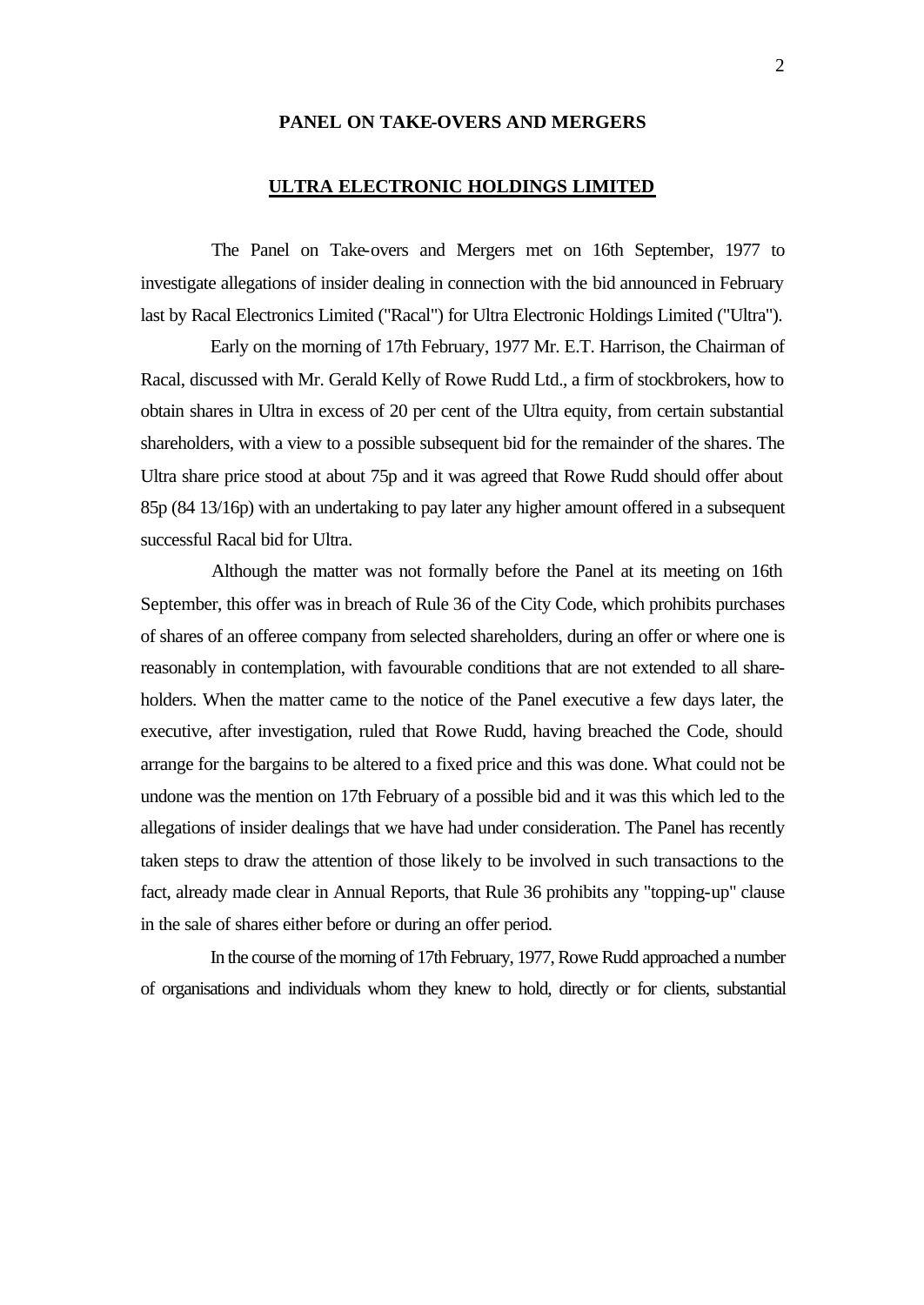numbers of Ultra shares to ascertain whether, they would sell. One of these was Mr. P.D. Brown, a director of Portfolio Management Limited, which had built up, for clients, a holding of over 300,000 Ultra shares (about 8 per cent of the equity).

On the morning of 17th February, Mr. Brown bought 10,000 Ultra shares for his own account at 77p: and it was this purchase that was the subject of our investigation.

Mr. Brown said that Mr. Kelly of Rowe Rudd made a telephone call early on 17th February and asked simply how many Ultra shares Portfolio Management held: and that it was after this enquiry - which to his mind suggested that there might be developments in relation to Ultra - that he bought the 10,000 Ultra shares. Mr. Brown said that in a second telephone conversation Mr. Kelly mentioned a purchase price of 85p, in response to which Mr. Brown implied that it would be pointless to begin negotiations at less than 95p. In a third telephone conversation, Mr. Kelly was alleged to have said that a straight purchase at 95p was unacceptable and unfolded the Racal offer of 85p and a "topping-up" in the event of a subsequent successful Racal bid.

Mr. Brown said that, by early afternoon, he was feeling unhappy about his purchase of shares, because of the development of events and his firm's involvement. Following discussions with his brokers he approached a firm of jobbers in The Stock Exchange about a cancellation of the bargain; but the jobbers declined to cancel. Mr. Brown later sold his shares and realised a profit of about £7,000.

Mr. Kelly told us that he had no recollection of making a telephone call to Mr. Brown asking no more than the size of the Portfolio Management holding of Ultra shares. After Mr. Kelly's talks with the Chairman of Racal, between 9.30 am and 9.45 am., he had set in train a series of telephone calls to a number of clients to ascertain whether the terms of 85p and "topping-up" were acceptable. That included a telephone call to Mr. Brown. A unit trust had indicated that, for technical reasons, they could not accept the terms but others did; and Racal had secured approximately 10 per cent of Ultra by about 11 am., including the Portfolio Management holding.

There is a clear conflict of evidence between Mr. Brown and Mr. Kelly. Mr. Kelly's statement that he went round the larger holders soon after 10 am giving the terms, is corroborated by those concerned, other than Mr. Brown. Mr. Kelly has no